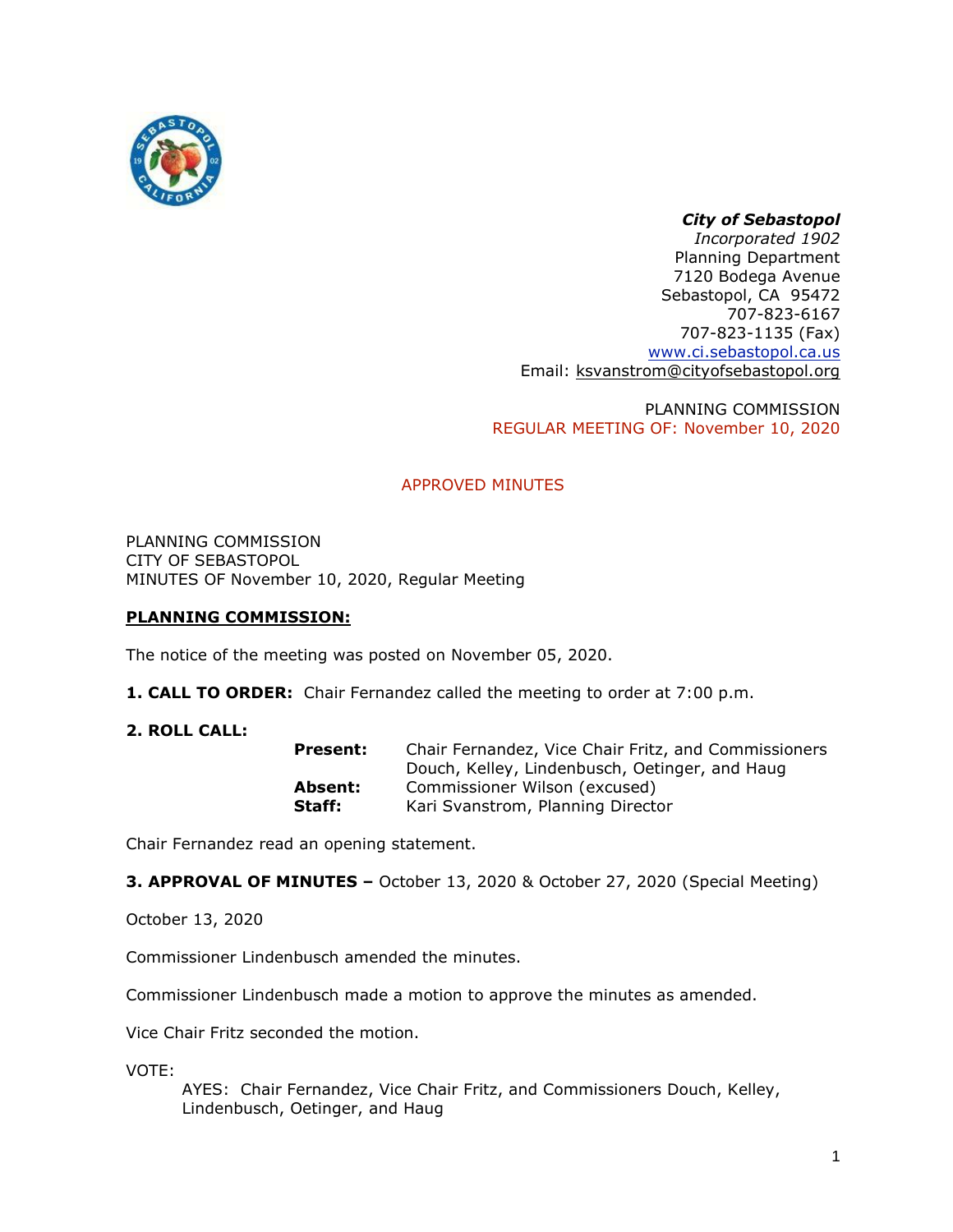NOES: None ABSTAIN: None ABSENT: Commissioner Wilson

October 27, 2020 (Special Meeting)

Vice Chair Fritz made a motion to approve the minutes as submitted.

Commissioner Lindenbusch seconded the motion.

VOTE:

AYES: Chair Fernandez, Vice Chair Fritz, and Commissioners Douch, Kelley, Lindenbusch, Oetinger, and Haug NOES: None ABSTAIN: None ABSENT: Commissioner Wilson

# **4. COMMENTS FROM THE PUBLIC ON ITEMS NOT ON AGENDA:** None.

## **5. STATEMENTS OF CONFLICTS OF INTEREST:** None.

## **6. REGULAR AGENDA:**

**A. CONDITIONAL USE PERMIT/TENTATIVE PARCEL MAP/VARIANCE – Project #2019-027** – This is an application from Mark Reece, requesting approval of a Conditional Use Permit, to operate an automated car wash at 6809 Sebastopol Avenue, a Tentative Parcel Map to subdivide an existing 1.51 acre lot into three commercial parcels, and a Variance to allow a reduction in the minimum floor area ratio below the requirement of the municipal code, and a proposed Mitigated Negative Declaration for CEQA (California Environmental Quality Act). The Planning Commission is advisory on this application, and its recommendation will be forwarded to the City Council for final action. This item was continued from the Planning Commission meeting on September 22, 2020 and recommended for denial by the Planning Commission on October 13, 2020. Staff has prepared a resolution recommending denial for the Planning Commission to review and approve.

Director Svanstrom provided a brief introduction and introduced Contract Planner, Dave Hogan.

Mr. Hogan presented the staff report.

## **Zac Douch, Commissioner**

No questions, just one comment. I support referencing the preliminary hearing that the Commission held on this item. I note that at that time, the Commission was, I think, other than Commissioner Kelley, were all in support of this application in principle, and asked that the various noise and traffic issues be addressed. I think it is worth noting.

## **Paul Fritz, Vice Chair**

I have a couple questions/comments/clarifications. On page 4 of the resolution, the very first whereas in the first paragraph and the very last whereas on that page, this is kind of a fine point, but it references a mixed-use development. I do not necessarily think that the project needed to be a mixed-use development, I just think it needed to be developed more intensely. I do not know if it is worth clarifying that language. I do not think every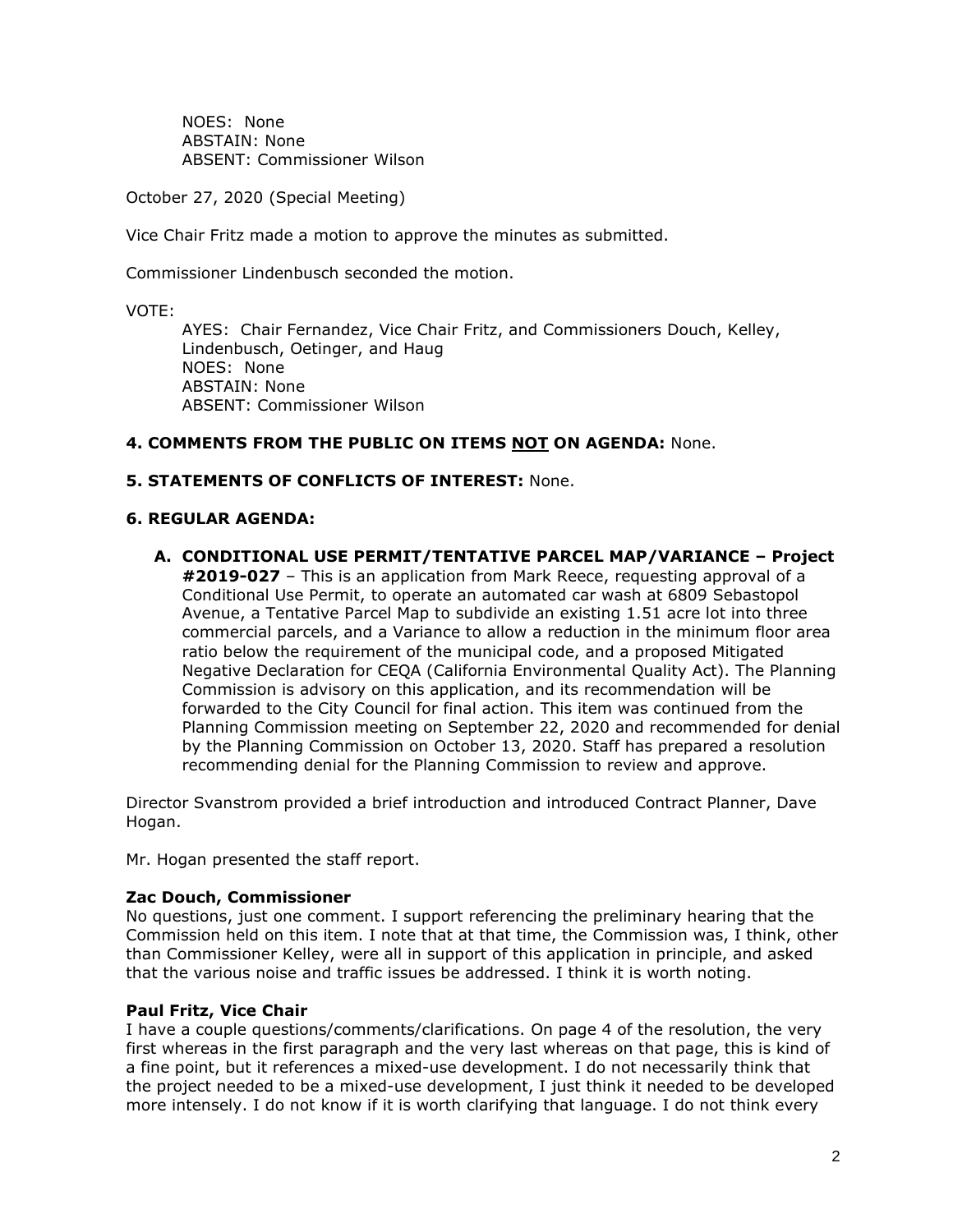project that goes downtown needs to be mixed-use project. I do not think that is the intention of a higher floor area ratio, and it certainly was not my opposition to the project. I just think it needs to be developed more intensely, that was the intent of the higher floor area ratio and the discussions we had when we were updating the general plan, and the zoning code. I do not know if it is worth changing that language to just saying higher intensity development or something like that, rather than referring to a mixed-use project, because I wasn't opposed to it because they weren't proposing mixed-use. They could have done all residential, or all commercial, or whatever. I was opposed to the lack of intensity of development. I would say.

## **Dave Hogan, Contract Planner**

If the Commission agrees, that is an easy change to make.

## **Paul Fritz, Vice Chair**

You mentioned recommendations for this when it goes to Council. We talked about the hours of operation, is that something that needs to be included for consideration?

### **Kari Svanstrom, Planning Director**

We did not include the conditions of approval in this document, because the Commission is not recommending a conditional approval. However, staff will incorporate that should Council direct staff to draft conditions of approval for the project. Staff will make sure that the COA is adjusted and that that is discussed in the staff report as well, if that is the case.

Chair Fernandez asked if members of the public wished to comment on this item.

There were none.

The Commission was in consensus on the revisions (changing mixed-use to higher intensity in two locations in the resolution) as suggested by Vice Chair Fritz.

Commissioner Lindenbusch made a motion to approve the recommendation for denial with the amendments as stated.

Commissioner Oetinger seconded the motion.

VOTE:

AYES: Chair Fernandez, Vice Chair Fritz, and Commissioners Kelley, Lindenbusch, Oetinger, and Haug NOES: Commissioner Douch ABSTAIN: None ABSENT: Commissioner Wilson

#### **Kari Svanstrom, Planning Director**

Thank you very much, and thank you, Mr. Hogan, for your hard work on this. For the Commission's reference, and if there are other folks from the project in attendance, we will need to confirm the day, but it looks like this will probably be going to Council at their second meeting in December (December 15). It will be publicly noticed in newspapers as required.

## **7. DISCUSSION:**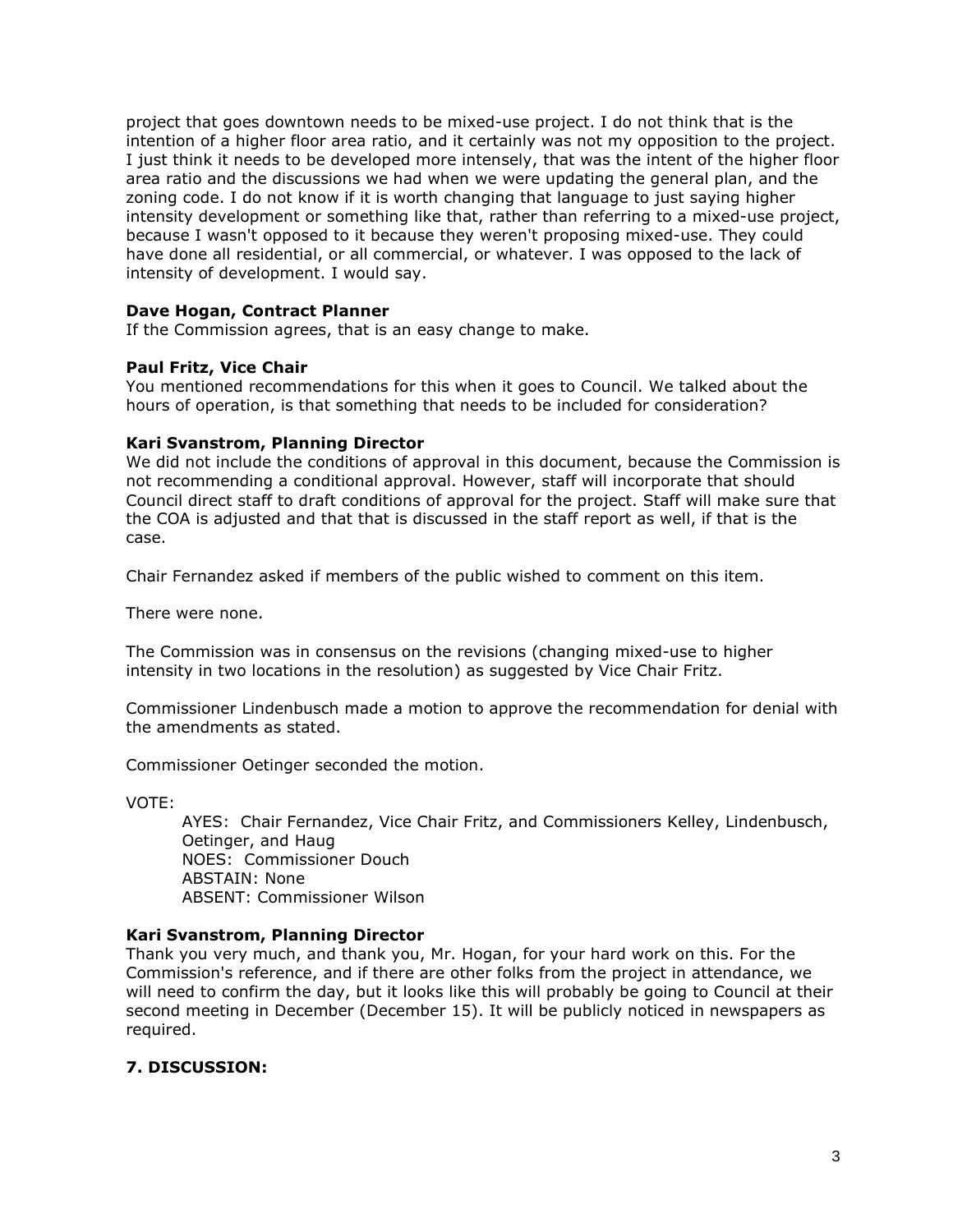**A. IVES PARK IMPROVEMENTS/MAINTENANCE DISCUSSION** – This item is a continued discussion item from the special Planning Commission meeting on October 27, 2020 which began at 6:00 p.m.

# **Kari Svanstrom, Planning Director**

We received one public comment from Lynn Deedler, and that was passed on to you all. If you did not get it, let me know, and I will send it to you directly.

Director Svanstrom provided an overview of this item.

## **Kate Haug, Commissioner**

One thing I want to circle back around to is that Commissioner Lindenbusch was not able to share his comments from the last meeting because we were running out of time. I want to hear what he has to say. Also, Commissioner Oetinger submitted written comments, but I do not believe she attended that meeting. If she has any further comments, we would obviously love to hear those. My original intent from this was to generate a priorities list. I still feel like there are certain things like the crosswalk at Jewell, the issue of fencing, painting the building at Ives Pool, and other items that I would like to continue to work on in terms of the park. Hoping to see where the Commission is in consensus and to then generate a priorities list to see if there is a way to move forward with identified items by working with staff. I am interested in a Parks Subcommittee if there is a way that the subcommittee could help facilitate and support the Commission in their efforts. I agree with Director Svanstrom about the subcommittee being very goal oriented as that is a very efficient way to work. Interested in having the Commission generate a priorities list and to them have a Parks Subcommittee work towards those priorities. My priorities would be: 1) the crosswalk at Jewell, 2) if there is an alternative to the chain-link fence, particularly around the children's playground, 3) see if we can work with the Public Arts Committee to create a mural on the backside of the Ives Pool building, above the restroom, and 4) I'm really interested in this idea, since we are redoing the asphalt, is there any way that we could do some kind of interesting design near where those stages are at the same time that we redo the asphalt since we are going to be taking up the asphalt and re-laying it down? It seems like we might have some opportunity to add some interest to the park at that moment because that labor is already being done. The garbage cans sound like they are being addressed because of the grant that Superintendent Del Prete was able to receive. Interested in hearing what other needs and priorities Commissioner's see present.

## **Kari Svanstrom, Planning Director**

For the crosswalk at Jewell, are you talking about closing that? The Master Plan has the little island that is at that corner at Jewell being combined and that whole roadway going away. Is that what you are talking about when you say crosswalks?

## **Kate Haug, Commissioner**

No, when I walk from the southeast corner of Jewel and Willow, you can see how a crosswalk could be made right there, there is enough space at the end of that panted meridian. I am talking about literally striping it and maybe putting in a yield sign or something on the other side. There is a yield sign on the south side of the meridian, but there is no signage whatsoever on the north side of the meridian. At the very least, there should be a yield sign there because people are always crossing right there. I am suggesting that we get some yellow paint and make that into a crosswalk. I am not sure if there's ADA compliancy, where you'd have to bump down the curb there.

## **Kari Svanstrom, Planning Director**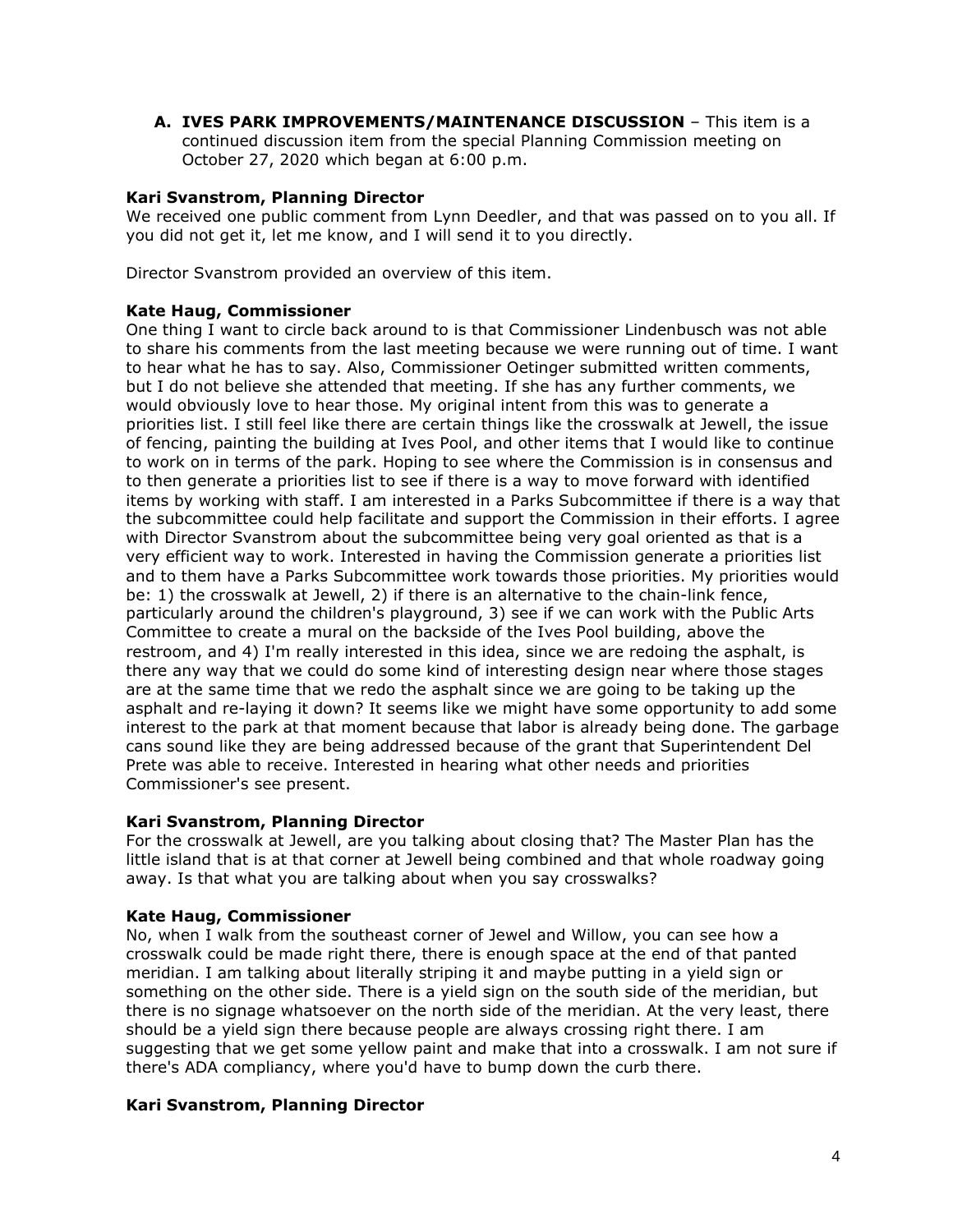As soon as you put a crosswalk in, you are required to have the crosswalk comply with ADA.

# **Kate Haug, Commissioner**

I am not familiar with making crosswalks, that's not my area of expertise. I am not sure if that's Caltrans, or the City, or who oversees that. But I think at the very least, we need something to address that there's a park here and that there are people going back and forth because every time I go to the park, there is always someone using that crossing. I do not know what the least expensive or least bureaucratic way there is to signify that there are human beings crossing the road at the park juncture. I know that there's extremely limited funds and I am not fully informed on the cost, so I am looking at the need for pedestrian safety and the easiest way to get there.

# **Luke Lindenbusch, Commissioner**

Thank you, I think this has been useful. I did bring up a bit of my comments last time. I think the prioritization of numbers 25, and 27, as noted in the Ives Park Master Plan, are where I would prioritize, which centers around the curve at Willow and Jewell. I think from a pedestrian standpoint, that needs work, and could also generate a lot of interest about the park. If I were planning all this single handedly, I think that is where I would start. That speaks to a broader question about how we are going to consider parks improvement, because this conversation started as a question of whether Sebastopol had the bandwidth or the interest to start a Parks Foundation. Now it seems that our conversation is a bit more about parks improvement. Those of course go together hand in hand, but a subcommittee could either be dealing with generating community interest in establishing a Parks Foundation, or serving the community in determining what the community interests are, and we've gotten some of that from public comment. In order for it to be a comprehensive process of public input, the subcommittee could beneficially be doing some community outreach in determining where the priorities are coming up in the community, and also where the energy is needed to help make some of this happen with the funding situation that we know that we are dealing with. Those are my main questions. I think I got to that in the last meeting. I could go on and on about improvements for Ives Park, but I do generally think that a lot of those are underway. I completely agree with the vast majority of the comments that have been brought up by fellow Commissioners. I will leave it at that for now. I am interested in thoughts from the Commission at large about what a beneficial subcommittee would look like. Who would be interested in what kind of subcommittee for parks improvement or a Parks Foundation, whether it would be specific? Echoed Director Svanstrom in urging that any potential subcommittee that is formed is very specific about its intent and how it is of greater benefit to the broader Parks Commission as a whole.

## **Evert Fernandez, Chair**

What do you think about a community workday, do you think that's something a subcommittee might also look into?

## **Luke Lindenbusch, Commissioner**

Yes, absolutely. Especially because so many of the suggestions that have been brought up are ones that might not be brought about in terms of staff time, or they might not be on the Planning Departments radar, or the Public Works Department radar, and that's where we need that additional community ask. That would be in line with what I could see a functioning subcommittee doing.

## **Evert Fernandez, Chair**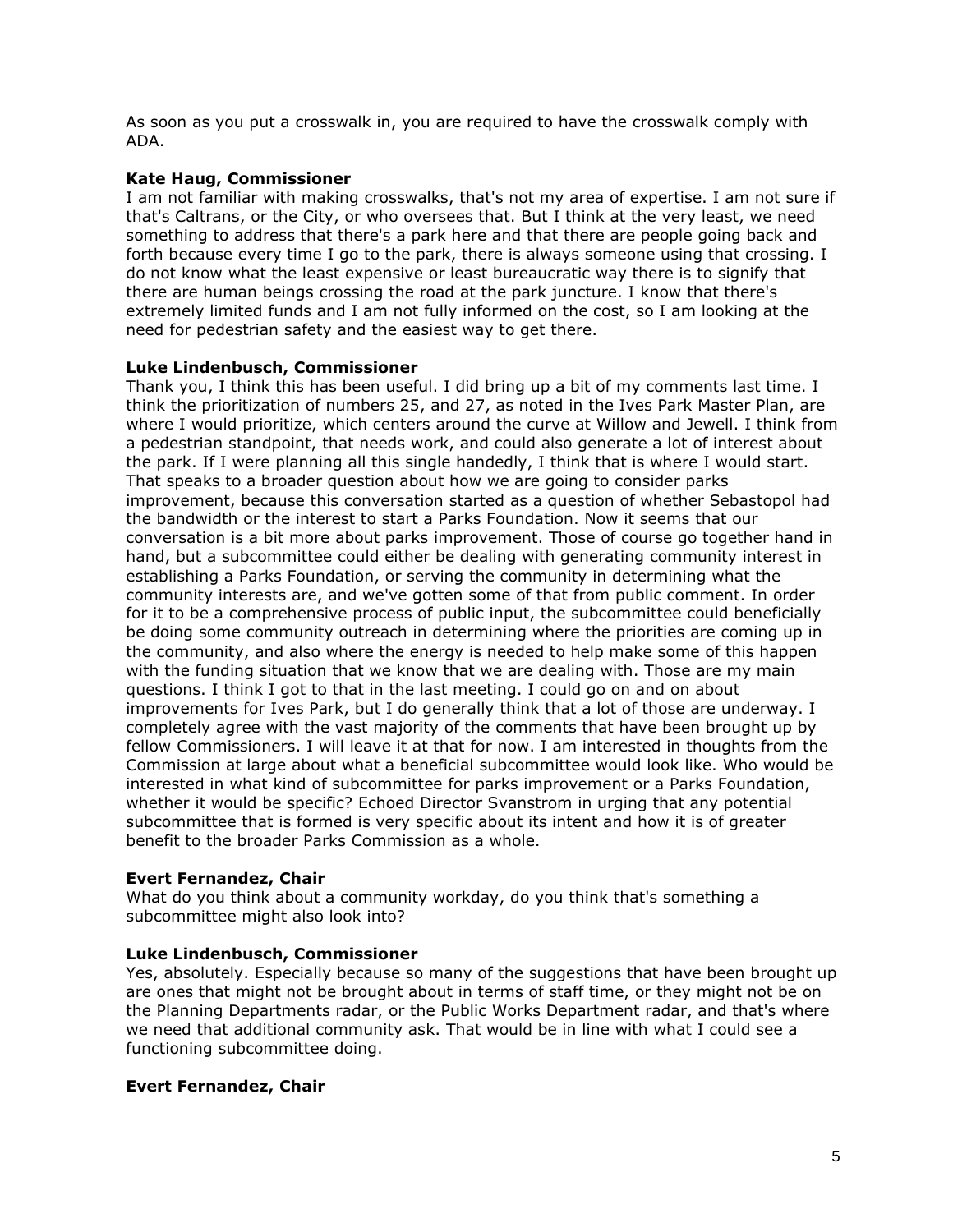I do want to be sensitive to staff's availability as well as they have got a lot of stuff going on. When thinking about priorities, we will have to look to see what's doable from that standpoint as well.

## **Luke Lindenbusch, Commissioner**

Certainly.

## **Kathy Oetinger, Commissioner**

To elaborate on my thoughts on the ugly fence around the pool. I've heard people talking about murals, and what I'm envisioning is that the existing fence could maybe be spray painted into a very soft mural, with the top as the sky, and the imagery below is the view either mirrored or the view to the west or mirrored from the east, at each side so that wall would be sort of blended into the environment that you are already in. That is an idea, it would be very soft, because it is broken up into different colors, it would pull the pool down into the park a little bit more. My other thought overall was that I really feel that the best thing about the Master Plan is the restoration of the creek. I would hope that we would spend a lot of energy and save money to make sure that all the components of that are moving forward. Overall, I felt frustrated because there are so many ideas I was reading in your notes and in the printed material, and I am thinking that there are really three components to what we are talking about. One is that we really started out looking for ways to begin to spend some money on low hanging fruit at the park, and I felt like the best use of a subcommittee would be to work on that effort alone. I am really talking about the lower hanging fruit. The money that we have available to make major improvements for how the park is used now, and there are a lot of things that I could bring up, but I want to let that committee look at the total comments and pull ideas forward and discuss them and maybe try to get some estimates for what those might mean, and how long it might take to accomplish some of them. Then there is this whole other area of the ball field, which is a little frustrating because I know that there's a lot of energy on that already expended and a lot of interest in this space in the park. Perhaps another small subcommittee could work on just that one area, and not only determine whether it is just the unlocking of the gates and how the maintenance is taken over by the City, or some of it is, versus the complete relinquishing of the field by the Little League. Then ultimately, to look at the vision for what that area would become if it were not a ball field. I think you have to look at the plan and the no plan alternative before we start unlocking gates and taking on responsibility, to look at the whole picture of what we might accomplish there. I think some people might be interested in doing that, so we should maybe let them go with that. The third area is little updates to the Master Plan. Some people have talked about major projects that are part of the Master Plan, and we have noted that when we read the document now, item number 1, or item number 11 might be out of date. Maybe just can do an overlay to indicate some changes that might be made that I guess the Council would need to approve, so that when we are moving forward, we are not just going over old material. Those are the three areas, if we wanted to look at one or two, or maybe all three of those, different people could work on those over a period of time. Right now, the side of the fence on Willow that goes to the pool has a lot of directional signage, which could be designed into a design that is more friendly oriented. It could be incorporated with signage that says where the pool entrance is. Right now, we have a lot of COVID signs, and those could be affixed to it as well. It seems like that could be more welcoming and the mural itself could be the direction down to the pool.

## **Zac Douch, Commissioner**

If we are talking about priorities, I sort of listed those last time. I think there are some inexpensive ways to address removing some of the asphalt, there are areas that simply could be removed. It could be cut in such a way as to form a reduced pathway.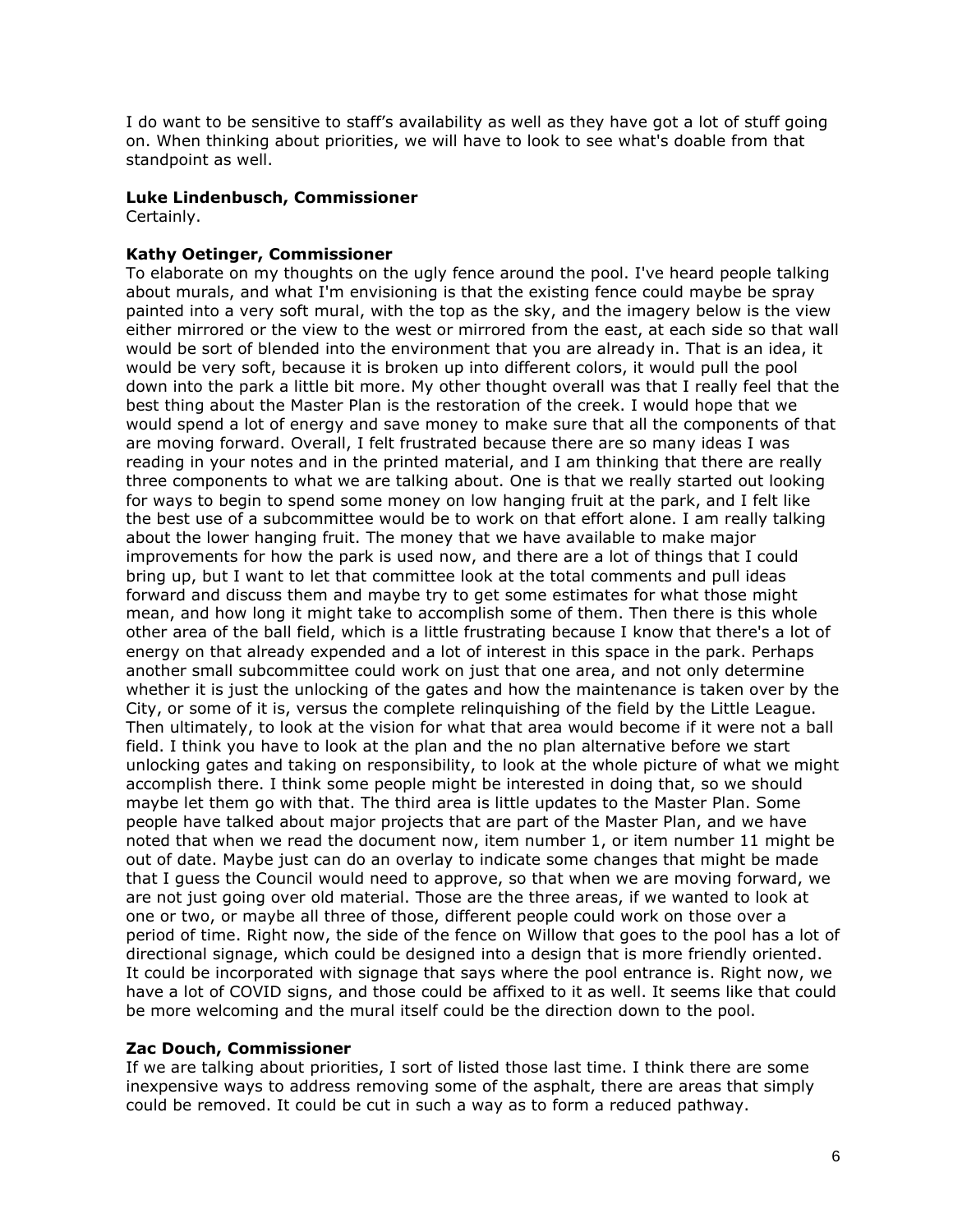Maintenance of the asphalt is an important need as well. I would consider low hanging fruit, after we are talking about routine maintenance, I think the next order of magnitude for me is asphalt pathway improvements. Also, as I discussed last time, fencing, possibly a post and rail fence at the creek. As we know, one of the complicating factors is that we discuss these issues as something we are going to be able act on in a fairly short period of time. The reality is, it is going to take time, unless we do get a grant and we do move into some major work and improvements on the park, it is likely that it is going to take a number of years to realize the big picture, the big plan. I think it is choosing some items that are manageable, perhaps with some fundraising, I really appreciate the sentiment around work days, volunteerism, and things like painting the fence, and other things that will offer real improvement and can continue to be worked on which are more in the maintenance realm. In terms of actual improvements, I think looking at pathways and fencing is the place to focus. That could be realized probably in a year or two, versus 10, 12, or 15 years for other more major improvements. To speak to some of the other thoughts, for the crosswalk, I appreciate the sentiment for that improvement, and I agree with it, but the red tape if you like, or the amount of planning and effort that would be required to get what appears to be such a simple improvement done is huge, and could easily suck up all of the effort for the next number of years to get that single improvement done. It is a balance for me about where and what we can accomplish in a feasible manner.

## **Zac Douch, Commissioner**

My priorities would be, let's make a plan that we can implement on pathway improvement and come up with the sections of fence, or all of the fence to be replaced, either with new chain link or preferably with some post and rail or something a bit more aesthetically pleasing. That would also satisfy, I think, the concerns the City has around liability with the steep sides, concrete alignment, and access issues, especially in the wintertime when that is a pretty significant hazard.

## **Linda Kelley, Planning Commissioner**

I am very happy to have Commissioner Oetinger's comments now in the discussion and I agree with them very much. My concern is still the ball field and what we can do around making it more accessible to other park users. This park is such an opportunity for public art, and we should make sure that that is included as we move forward.

## **Zac Douch, Commissioner**

Regarding a subcommittee, I strongly support a motivated subcommittee to work on this park, and potentially others. Commissioner Lindenbusch's ideas around a subcommittee, and committee that could really look at, and help the City get their arms around costs and fundraising, or other elements once one or two items are perhaps chosen to work on. I strongly support a motivated subcommittee working on this wonderful thing, if we can pull that together.

## **Paul Fritz, Vice Chair**

I know we reviewed the pathway plan a couple months ago, is that an actual project that is funded, or what is the status of that?

## **Kari Svanstrom, Planning Director**

That is or will be funded. There is a State grant, prop 68, and the City will be applying for a \$200,000 grant. \$100,000 of that was used at the Libby Park, the new super playground, that was becoming a safety issue with the old playground where they couldn't actually get parts anymore, if you'll recall, because of not necessarily how old it was, but because the company went out of business. That has now been replaced with a new,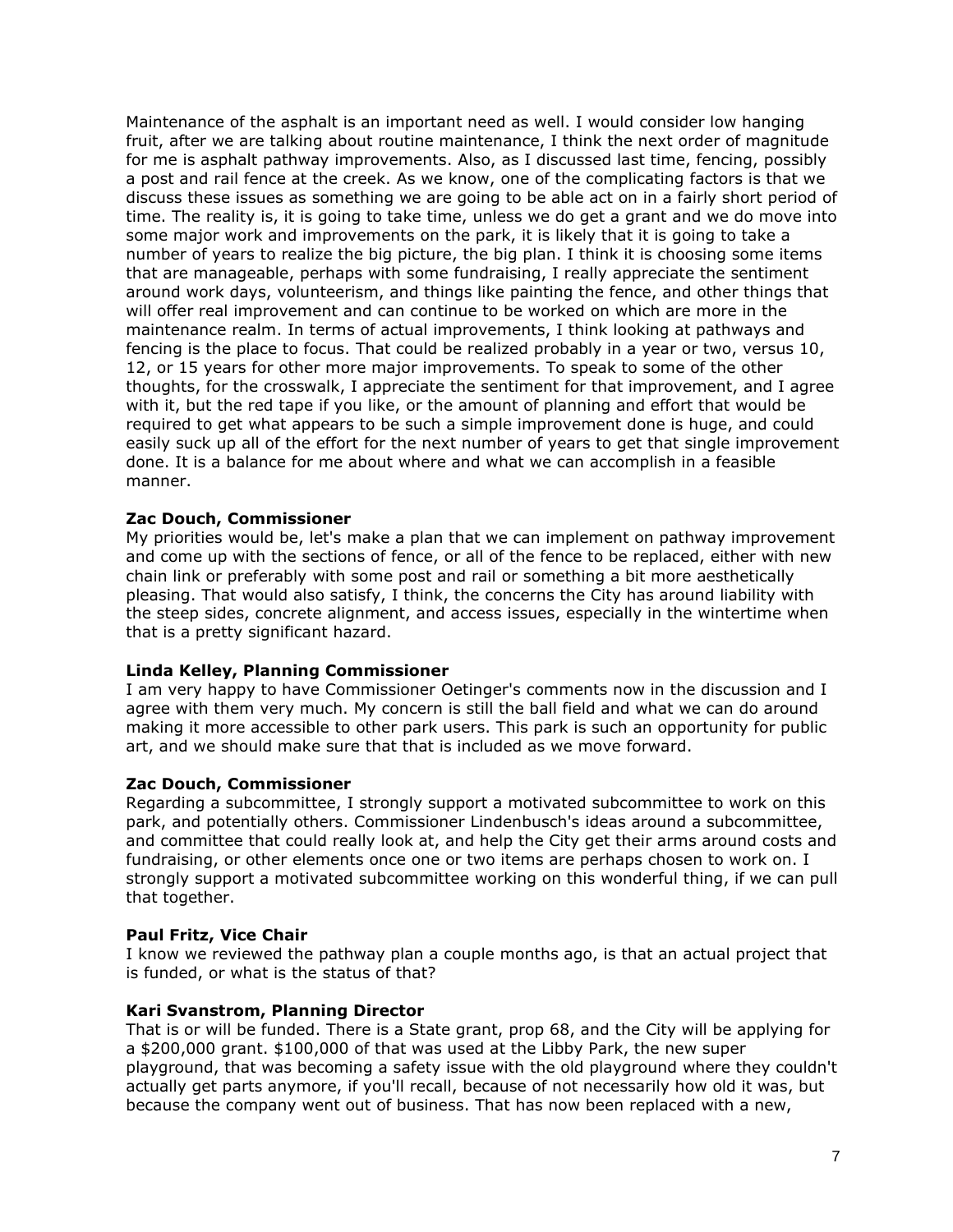beautiful playground. We are trying to figure out how we can do at least a small opening during COVID time. The playground is open and has been for a few weeks thanks to changed restrictions. The other half of the grant money would be used, with some required matching funds from the City, which will come from Measure M parks funds to do as much as we can of the pathway. That is an actual project. It will start in the southwest corner and continue up as far as it can. If we get too dense, we will be able to do more of it than less of it. The construction documents are done. Once we have the grant funds contracted for, we can do the work. I anticipate the work will be done in early spring because doing work during the winter for pathways is much more difficult. We are looking at bidding it this winter and doing the work in the spring. The sculpture garden, the pads and other work for it, is also a real project. The Public Arts Committee has had a subcommittee working on the draft call for a number months and is looking to finalize the call at their meeting in December so that will be ready to be sent out as well.

### **Paul Fritz, Vice Chair**

One of my priorities would be the asphalt because there is way too much of it, and what is there is in pretty horrid condition. That is an important piece for me. Happy that the pathway project will be moving forward. I am also very concerned about the intersection at Willow and Jewell. I used to walk through there a lot with my dog, and it is horrible, especially with an old dog that does not move very quickly. While the Master Plan document has a beautifully rendered corner there, there could potentially be some sort of interim solution, even if only done on a trial basis. I have K-rails on my mind with the parklet projects, there could be a way to get some K-rails and block off that weird swoop of Willow and then a crosswalk across Jewell could easily be made at that point. As to what happens in that area, I think we need to figure that out, maybe there are some game tables, or different things that we could do somewhat inexpensively, the asphalt there could be brought into the park, we could get some K-rails and block it off and program something that would be relatively affordable to do. This could be done little by little to see if it is worth doing. Maybe we could get some planters and create a community garden, or chess or checkers or different kinds of games like that. Without biting off the whole thing, those are some possible ways we could do it, and that is something I would be interested in because that intersection is horrible. A lot of people do make that crossing, people that live up Jewell, First Street, and Leland, if they're coming to the park that is how they have to get there and it is not safe at all so that is really a priority for me. Concurred with Commissioner Douch on the fencing. The fencing and the asphalt are what makes the park a bit of an eyesore. As much as those can be improved upon, either by replacing the fencing or just repairing the parts of it that are in bad condition, and maybe incrementally over time taking sections down and putting up something that's more attractive, I would be in favor of that kind of approach.

#### **Evert Fernandez, Chair**

Concurred with comments on the blacktop. Could we add in a striped line, like you have on the road, that could maybe make a trail through the park to soften the look a little bit? We have talked about games. Perhaps we could take part of it and paint in hopscotch numbers or something like that to take away from large amount of blacktop area. I agree that the Jewell Avenue crosswalk is something that needs to be looked at. I am not sure what would be involved, it may be difficult, in the meantime we could put a sign there to direct people to the nearest crosswalk. That would be something inexpensive to do while we are trying to figure out those areas. I would like to see some public artwork in the middle near the fenced in area of water. Some type of recycled art could be good in that center area. Concurred with Commissioner Oetinger's suggestion about the mural on the slats of the fence at Ives Pool, that would be an easy, or at least an inexpensive project. There are several areas where bushes or shrubbery need to be planted, that should be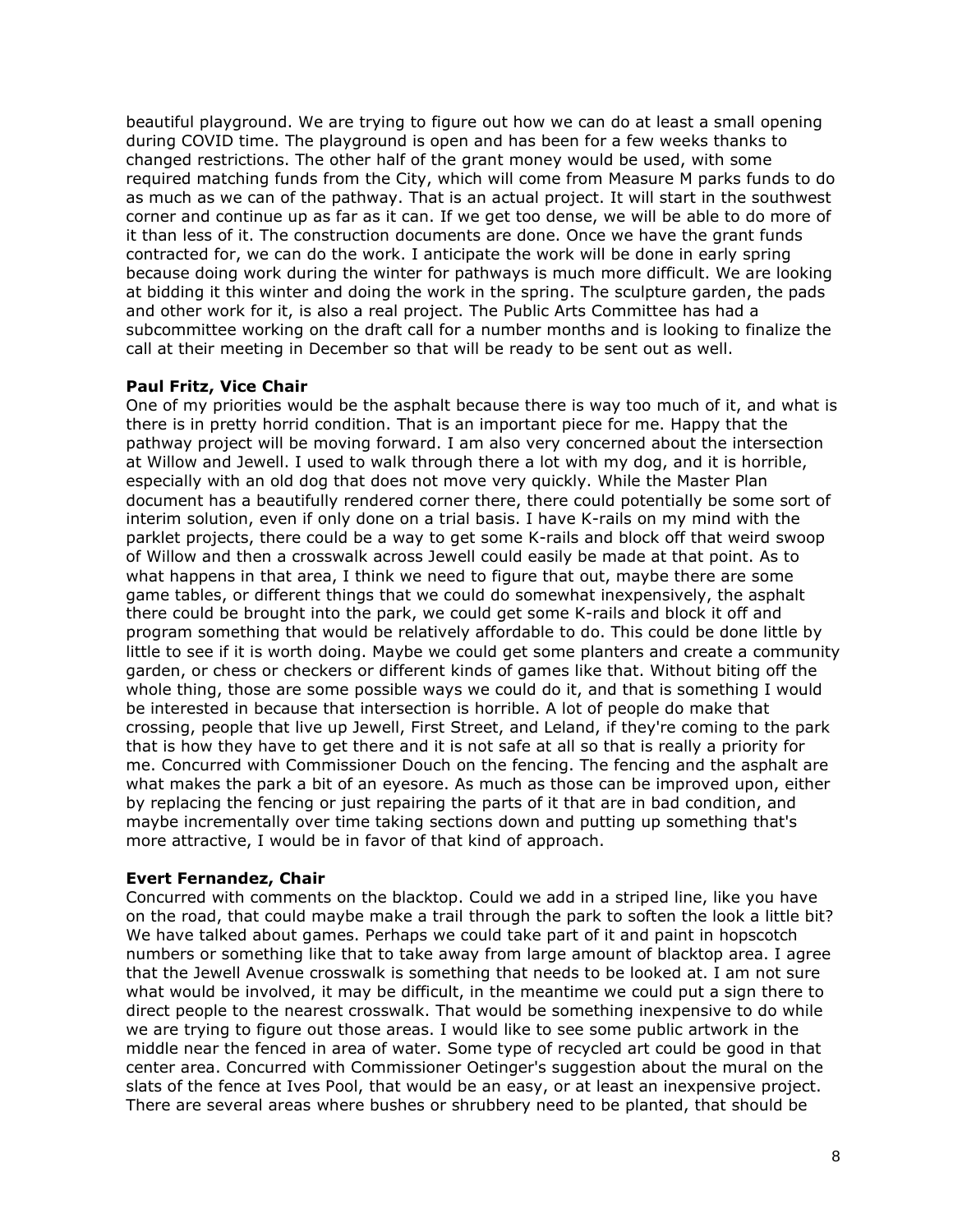looked at. This would point people towards the entrances more, rather than people just cutting through anywhere. Some signage would be good too. Not sure that there is signage that reads, 'Ives Park' anywhere currently. Suggested a sign that says, 'Ives Park' be placed on the corner at Jewell by the fence that is there. There are some areas where the bark should be redone. That could be something for a community workday, volunteers could help spread out the wood chips in the areas it is needed. As far as the ball field, I agree that we need to do something, we need to look at it. In the meantime, if it is possible, I know they have sponsors and such, but I would like to remove some of the signs so that there are a few areas where people can look into the field. There is also a lot of electrical along the retaining wall between the path and the ball field, there are a lot of electrical boxes and items there. They need to be looked at and either covered, made safer, and/or painted. As far as the committee, it would probably be helpful to come up with a step 1 that might include some of these maintenance items because we have the funding so we can do that. From there, the overall best use would be to see if we can do a Parks Foundation, to start to explore that. I think that would be the best thing that we could do for the long term to get the Master Plan realized, otherwise that is never going to happen. We may have to revisit the Master Plan because things may have changed or become outdated.

Chair Fernandez asked if members of the public wished to comment on this item.

### **Kari Svanstrom, Planning Director**

Thank you Chair. We do have, as I noted, one written public comment that you have received.

### **Kyle Falbo**

If you direct your attention to my virtual background, you will see a photo from 1961 of Ives Park. This is my great grandfather; he is feeding the ducks. This is looking east. You will see in the north; the top left corner of the photo is the baseball field, and you can see the creek on the righthand side. This just gives you a little bit of perspective about the history of Ives Park and where it has been. Hopefully, this can be considered in the future when you are making decisions about Ives Park. A couple of things I just wanted to mention, please do not just go out with yellow paint, and paint a crosswalk in the center of probably one of the most complicated vehicular intersections in the city. Even more so with the increase of the amount of traffic that that intersection is seeing because of our lack of control of traffic on Bodega Avenue. It is now the major thoroughfare dropping down at the post office and making a right onto Main Street. I encourage this body to find opportunities to reduce fences, gates, and vertical visual blocks to access. Libby Park comes to mind as well. I encourage this body to consider material studies, specifically comparing gravel, asphalt, and concrete. I think you might find, specifically for trails, that concrete might be a better long term solution even if it is more expensive on the initial side of things in terms of maintenance, long term use, and ADA compliance. The reason why we are dealing with such an issue with the asphalt at Ives Park right now is because it is asphalt, not concrete. In terms of vegetation, I would consider maybe using pineapple guava. It is an amazing ground cover; it is meant to be a shrub. If you want to see a good use of it, it can be seen in front of Ceres, next to the fire station on Bodega. They are using pineapple guava right at the edge in a unique way.

#### **Kyle Falbo**

The one thing about pineapple guava is that even as it grows and becomes more of a tree, it still provides amazing ground cover, it is got great structure. I have got some larger in my yard, and there is no real soil run off or degradation of the area. It is an amazing plant for purposes like this. Thank you so much for your dedicated time.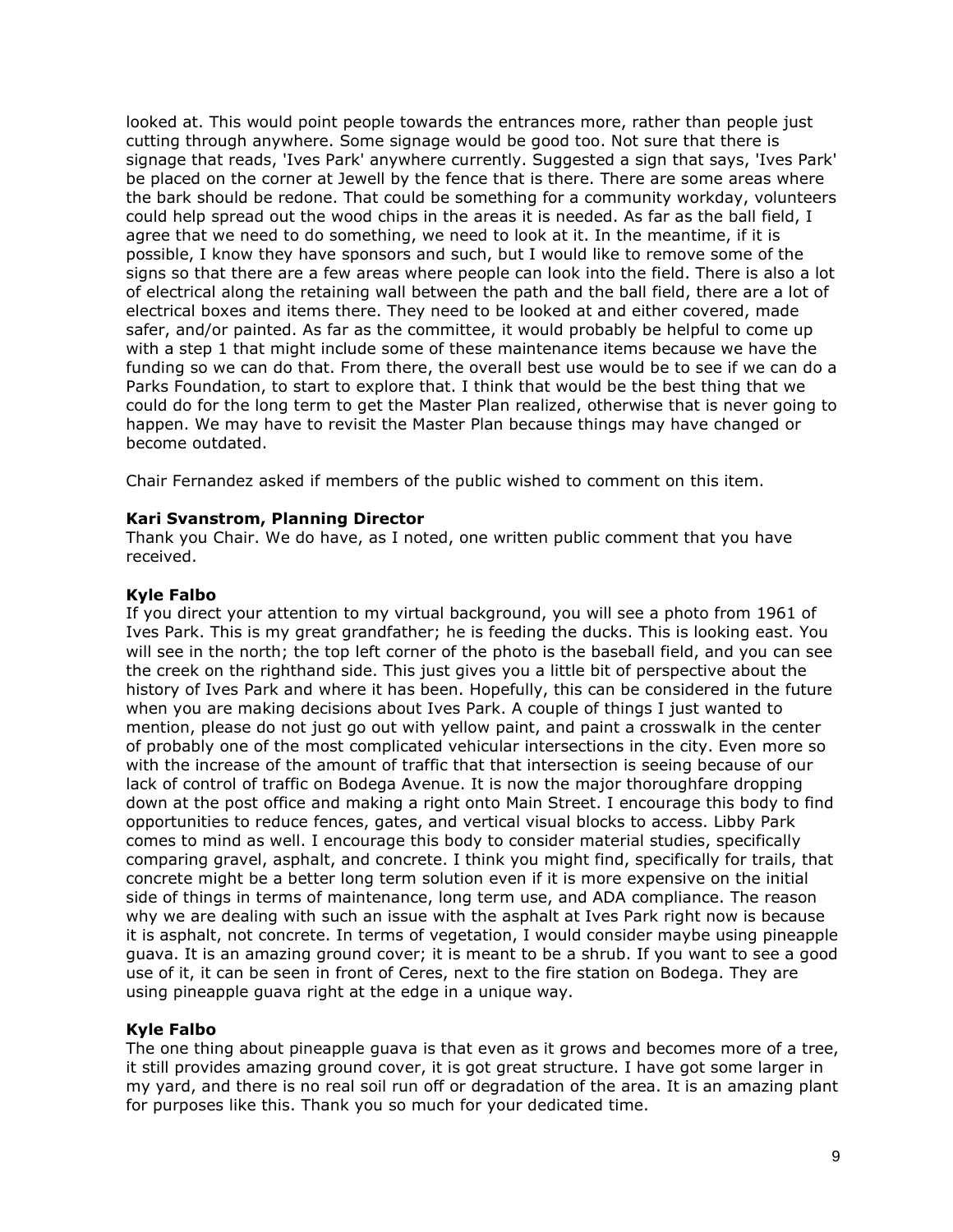Hearing nothing further, Chair Fernandez he closed public comment.

### **Kari Svanstrom, Planning Director**

I will comment on a couple of things in terms of what I think may or may not be low hanging fruit. One of the comments was removal of asphalt and I believe Commissioner Douch had talked about the asphalt at the rose garden area east of the ball field that is basically gone. I did my own walking tour; I saw the same thing. Replacing things with ADA takes a lot of work. If you simply remove that and let it be more of a dirt trail, which it almost is anyway in most parts, that may be something that, yes, it costs money to have a contractor do that, but it is because it is in the shape it is and we are going to be doing the demo of the rest of the pathway that they're rebuilding so it may be cost effective to add it on as a potential alternate depending on the cost when we do the pathway project. I would agree with the Commission on that having a big impact over what is existing. With regards to the comments about the Jewell and Willow intersection, yes, a crosswalk is much more complicated. We all saw how long the installation of the ADA curb ramps took Caltrans this summer even though there was not a lot of traffic. That is a fairly expensive initiative, however, what Vice Chair Fritz talked about in terms of potentially using barricades to temporarily close the area to see how it works. Doing so would block off that second intersection while still allowing right and left turns there and could potentially become additional gathering space. Even though that seems like a big move, if it is temporary, and it is not Caltrans, the City Council could authorize it. We may have some extra concrete barricades from the parklet project. There was a question about signage. The City did do a wayfinding sign project before I was on board. There were three phases of it. The phase having to do with the ped line and pedestrian wayfinding signage has been implemented and can be seen around town. The second part of that is wayfinding for the city's parking lots. I have heard from business owners that we have parking, but people do not know where it is. The third phase of it is for signage for public buildings. I do not recall if there is something in the package for parks. I do not know if there is something along the southwest corner, or the crosswalk that cuts across right by Ives Pool. I agree there is not a lot of signage on that side of Ives Park that announces it as a city park. I can look into that. The other two phases have not yet been funded. We will be looking at how they can be funded. Lastly, regarding the ball fields, I did find a copy of the lease for that and sent it to the City Manager's office with the Commission's concerns regarding it being a locked field. The lease notes that they can schedule and coordinate other groups, but that is also their responsibility as well. Not necessarily unlock the gate and have it be an open field all the time, but to at least intensify the use. I am looking into whether they are doing that part of it. Perhaps they could have signage on the field saying, if you'd like to rent or use this field, please contact us, so that would be a little more understandable and would likely get a little more utilization.

## **Evert Fernandez, Chair**

Consideration should be given for items, maintenance, and events. Right now, we are not having any, and it kind of maybe slipped our mind that there was a day we could, and maybe there will be one in the future. Are there benches that need to be moved, or sitting places, those kinds of things to take into consideration? We talked about the stage there. There is a sign. Before you get to the bathrooms, there is an overhang empty area and there is a directional sign, I do not know if that is from Cittaslow, I am not sure. It is kind of like a directional sign, if you happen to be walking through there you see it, but it is not real obvious. That sign would be better served to have in other areas.

#### **Kari Svanstrom, Planning Director**

I think that is one of the first phase pedestrian wayfinding signs.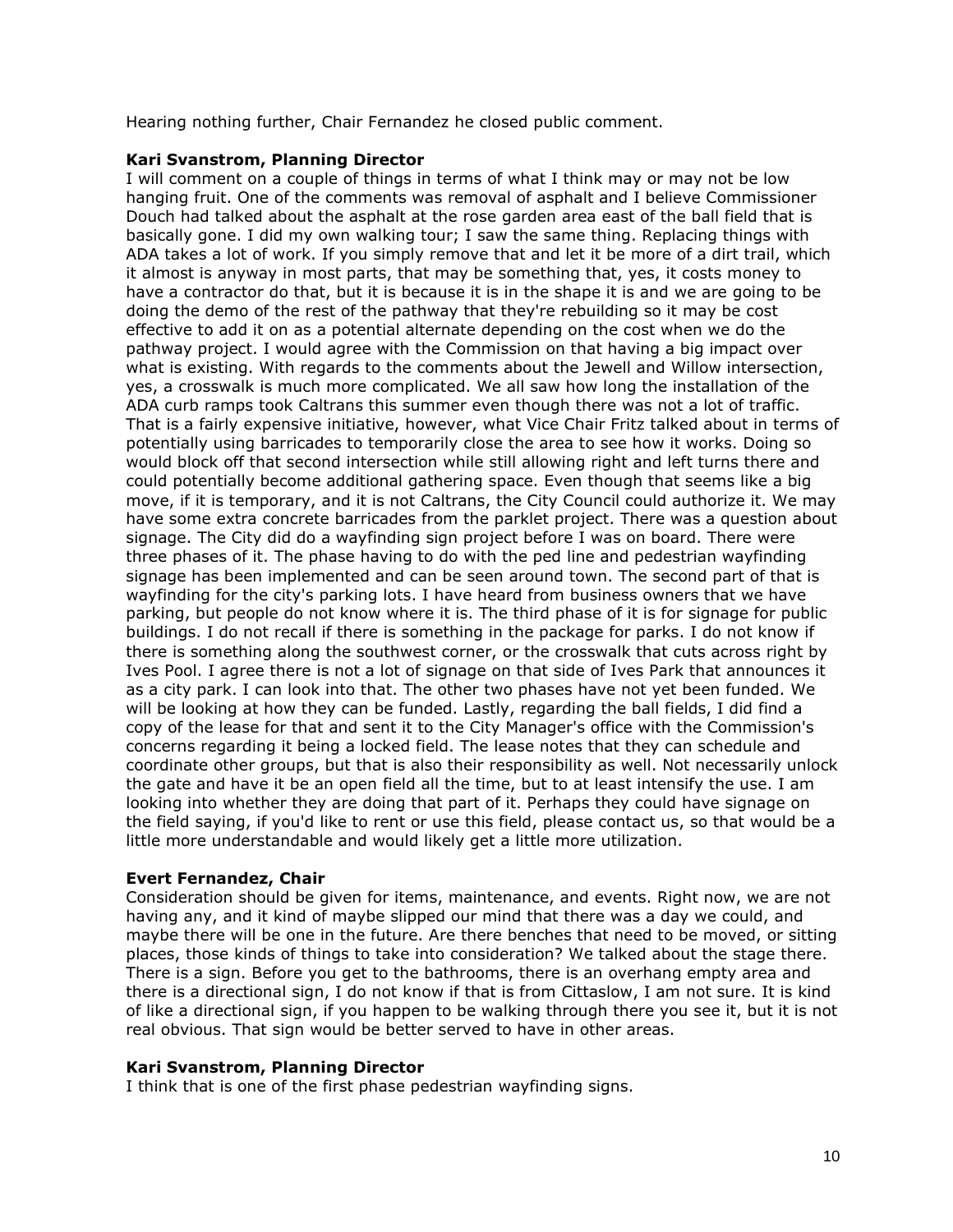## **Evert Fernandez, Chair**

It is a nice sign, if you happen to be walking in you'll find it, but otherwise, if you come in at any other entrance, it is not really something that is easily locatable. I also want to poll the Commission as to who may be interested in serving on this subcommittee. It sounds like initially it would be to come up with the priorities and maybe do a little bit of research as far as maintenance goes. Beyond that, the next phase would be to look at park funding. Other than that, the subcommittee could come back to the Commission, or to himself as the Chair and Director Svanstrom.

### **Kate Haug, Commissioner**

I am interested in serving on that. I have been listening to people's comments and I do think that particularly in Ives Park, it would be wonderful to strengthen our relationship with the Public Arts Committee. In terms of signage, with the sculpture garden there, would it be possible to work with the Public Arts Committee on getting some sort of archway or signage at that High Street entrance near the creek, perhaps an artist could make some sort of signage? I like Commissioner Oetinger's idea about the mural on the slats at Ives Pool and how she thought of doing wayfinding in the mural. There seems to be ample opportunities for perhaps collaboration with the Public Arts Committee to really think about Ives as a city park that showcases a connection to art in some way because it is close to downtown. Vice Chair Fritz's idea of a parklet at Willow and Jewell could tie into that in some way. I think Chair Fernandez suggested doing something fun and playful with the asphalt. Perhaps public art could be incorporated into the asphalt to bring some fun to it as we do these improvements. Since the asphalt is a project that is going to be moving forward, maybe we can bring our ideas to it as it is being processed so that we can incorporate more into that process. Asphalt removal is a good idea. What are some of the other adjustments that we can make since we are already spending the money so we can get more value for the money that we spend? I am curious about the pricing for the fencing. I feel that we are at a disadvantage because some of the chain link obviously needs to be repaired. What is the price differential of repairing it with chain link versus post and rail like Commissioner Douch was suggesting or what they have at Libby Park which is wood with small wire mesh behind it?

## **Evert Fernandez, Chair**

I think it may be good to contact the Sebastopol Center for the Arts to see if there is someone there that may want to participate or give input. Maybe they could be a liaison to the art community on the subcommittee.

#### **Kari Svanstrom, Planning Director**

On that one, Planning also handles the Public Arts Committee. The December agenda for the Public Arts Committee is full. If there was a subcommittee member, or a liaison from the Planning Commission who is interested in reaching out, that is something we can probably agendize discussion of, I can talk to the Chair of the Public Arts Committee. That could potentially be on their agenda in January or February as we try to move some of these projects forward. I know at least one member of the City Council has mentioned the fencing at Ives. The Public Arts Committee is also trying to do commissioned art pieces, not just beautification, the sculpture garden would be a combination of the two. Opportunities can be discussed.

#### **Evert Fernandez, Chair**

Mr. Falbo's comments regarding looking at some different types of material. He said it would be more cost up front, but if it is something that will look better and last longer, it may be worth considering. Commissioner Haug is interested in working on the subcommittee, anybody else?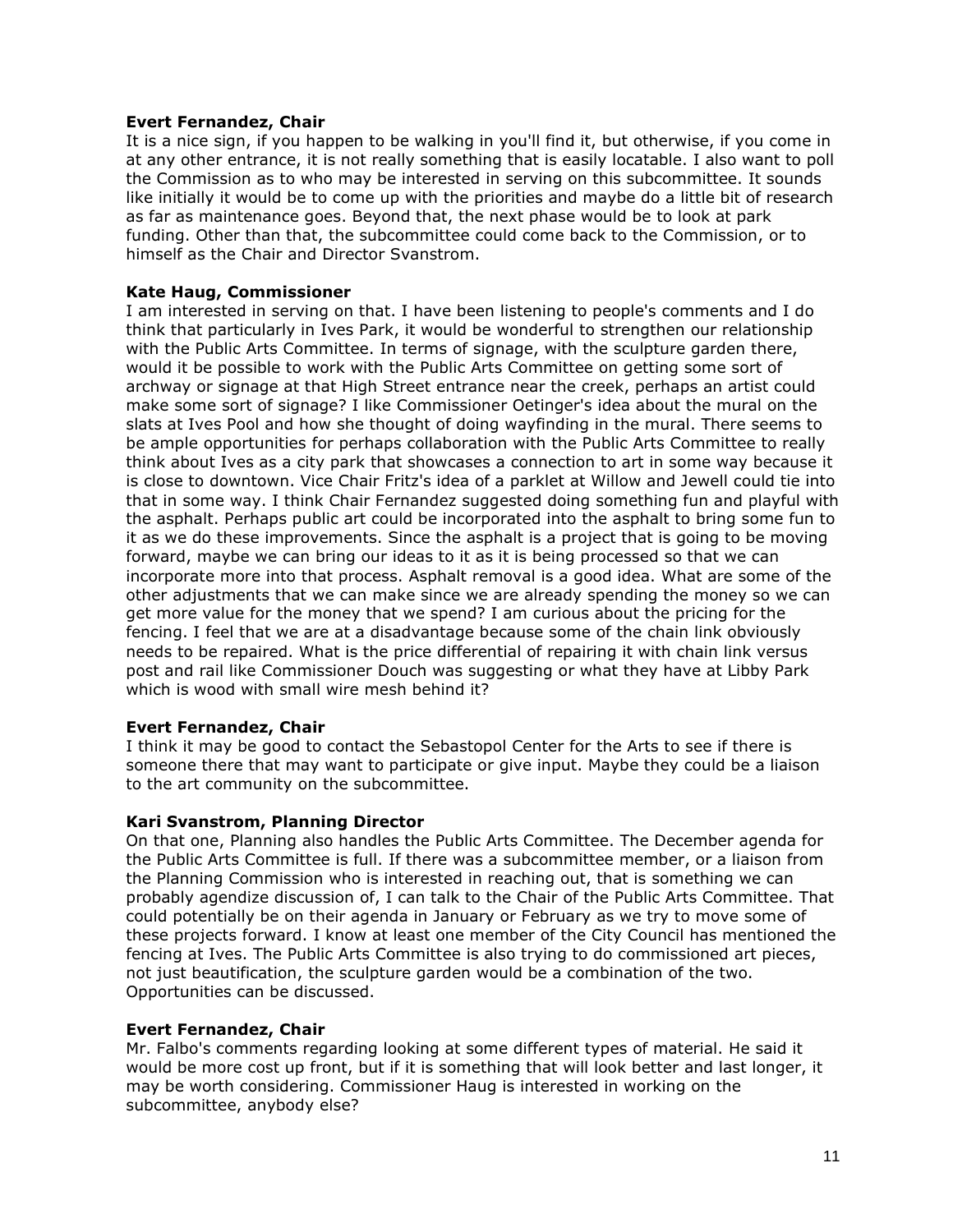## **Evert Fernandez, Chair**

Expressed interest in working on the subcommittee.

#### **Luke Lindenbusch, Commissioner**

I would also be interested. If Chair Fernandez wants to be on the subcommittee, I would be happy to yield as I am on the Climate Action Subcommittee which will be getting going soon as well.

### **Kate Haug, Commissioner**

I think it would be good if we could get on to the Public Arts Committee agenda to see what the feasibility of collaboration is, and what their interest is. I think that would be important to know, because if we are able to get a mural, we could work with them to put out a call, to see if there's any funding overlap, or what the process for that would be. Coming back to something that Commissioner Lindenbusch brought up earlier, I'm also interested in developing a survey for the public, to see what their primary uses of Ives are and what kind of improvements would increase their enjoyment and use of the park. I think it would be good to develop that and maybe release it sometime in February or March, if that is a realistic timeline.

### **Evert Fernandez, Chair**

I could be an alternate to the subcommittee, if needed. I can certainly help however I can. Should we have the subcommittee come back with recommendations, and what their purpose is? How long do we want to wait before we hear back from the subcommittee?

### **Kate Haug, Commissioner**

Also, if Director Svanstrom feels like we can do a parklet, we should probably investigate that.

#### **Kari Svanstrom, Planning Director**

The last two seem more like staff questions, not subcommittee questions. For the potential parklet, first I will discuss with the department heads because I would want to make sure that we have our traffic consultant can look at. Since we are looking at doing it as a temporary measure, and there's no rerouting of traffic, per se, since everyone can still just go straight on the west and then make a right or left turn, but I do want to check with him. Usually, when you are making major road changes, if they're permanent, you get into CEQA and you need to do the environmental review on that. If it is a temporary closure like this, then it would be exempt, because it is not a permanent action. That is an easy way around that to kind of see how to do that. A temporary parklet would allow us to see if it has a lot of impact on traffic, on the park, or other positives or negatives.

#### **Paul Fritz, Vice Chair**

I think this may have been before your time, Director Svanstrom, but W-trans did look at that intersection. I think it may have been during the general plan update, I remember there was a conversation at one point. Because Mr. Weinberger analyzed this intersection already, it should be a fairly easy conversation for him to have.

#### **Kari Svanstrom, Planning Director**

Maybe that was done as part of the Master Plan before being put into an adopted Master Plan?

## **Paul Fritz, Vice Chair**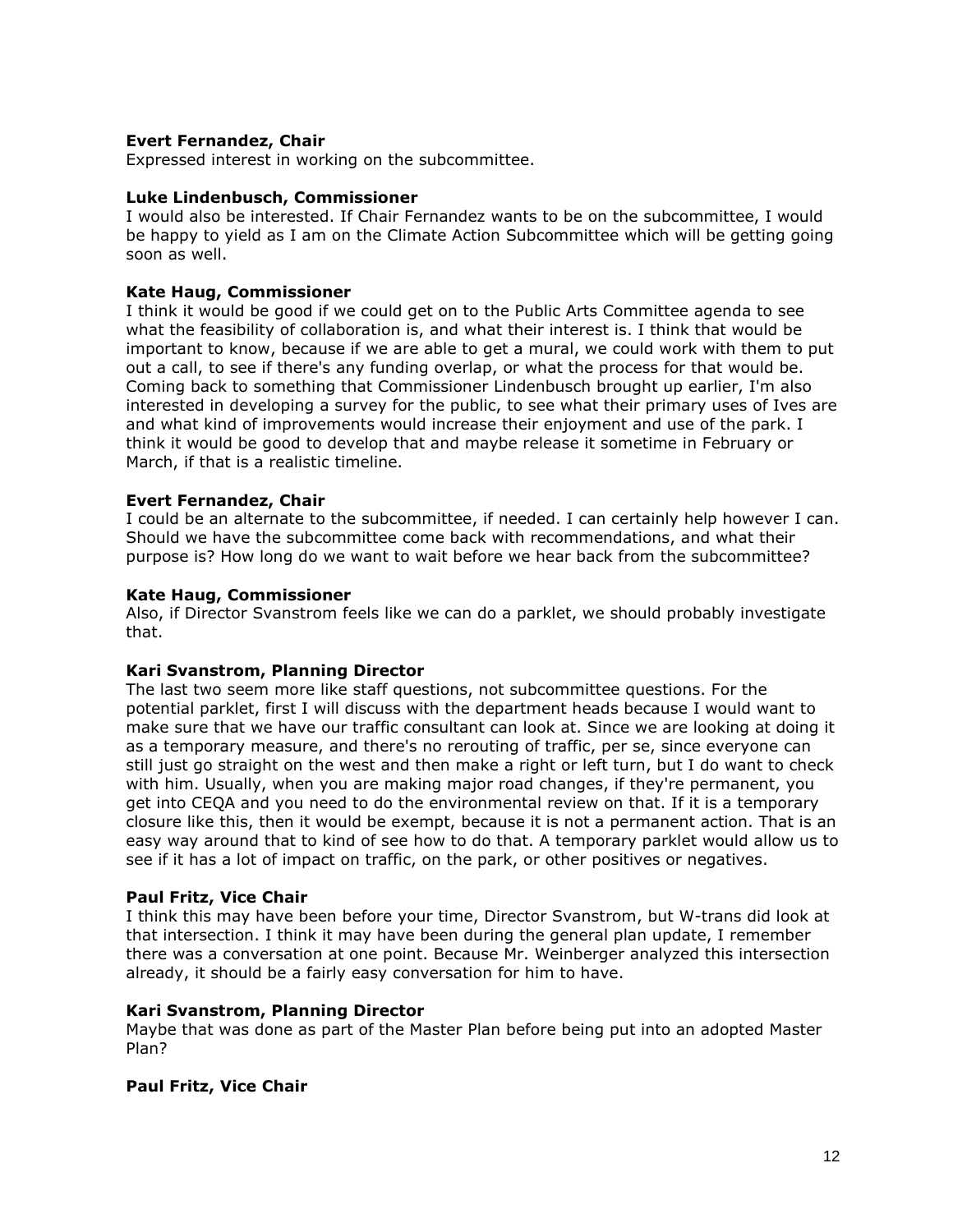I know I have definitely seen him give a presentation about reconfiguring that intersection, although I can't remember who he presented to. Mr. Weinberger should have that information readily available. My recollection is that it was possible to do.

## **Kathy Oetinger, Commissioner**

Yes, and it was expensive. I think it went to the Council and they looked at it. I think the expense was the main concern versus what we gain in that space.

# **Paul Fritz, Vice Chair**

Yes, I think it was doing the whole thing, so a trial/temporary thing might be easier to do right now.

## **Kari Svanstrom, Planning Director**

I think that is a small enough piece, even though it is not in direct relation to the Master Plan. I am happy to look into that, and then bring that back to the Commission, or work with the subcommittee to see if this this something they want to bring back to the full Commission.

## **Kathy Oetinger, Commissioner**

I think we are three alternatives that they looked at. One of them included a temporary or a partial closing, rather than a completely engineered structure.

## **Paul Fritz, Vice Chair**

The parklets are temporary themselves. Maybe when the parklets go away, we can take those K-rails and use them at Ives to try this temporary project.

## **Kari Svanstrom, Planning Director**

That is quite possible. The City purchased them, instead of renting them so they could be available for other uses.

## **Paul Fritz, Vice Chair**

Yes. Maybe next summer when COVID is over and the parklets go away, we could repurpose those K-rails for another project.

## **Evert Fernandez, Chair**

I would like to see us try to accomplish those maintenance items that the Commission wants prioritized, so that we do not get caught up reviewing the crosswalk issue, which could delay other things. If the subcommittee can prioritize these items, come back with additional information, and make a recommendation on which to proceed with, we could potentially proceed more quickly.

## **Kari Svanstrom, Planning Director**

Are you thinking that that would be a budget request?

## **Evert Fernandez, Chair**

It would just be doing the legwork so that staff might not have to do as much, like talking to Superintendent Del Prete on the list of things the Commission has been discussing, and connected with the Public Arts Committee as well. The goal would be to try to identify as many as we can as realistic accomplishments and to possibly have a second pass through on items that may take a little bit longer.

# **Kari Svanstrom, Planning Director**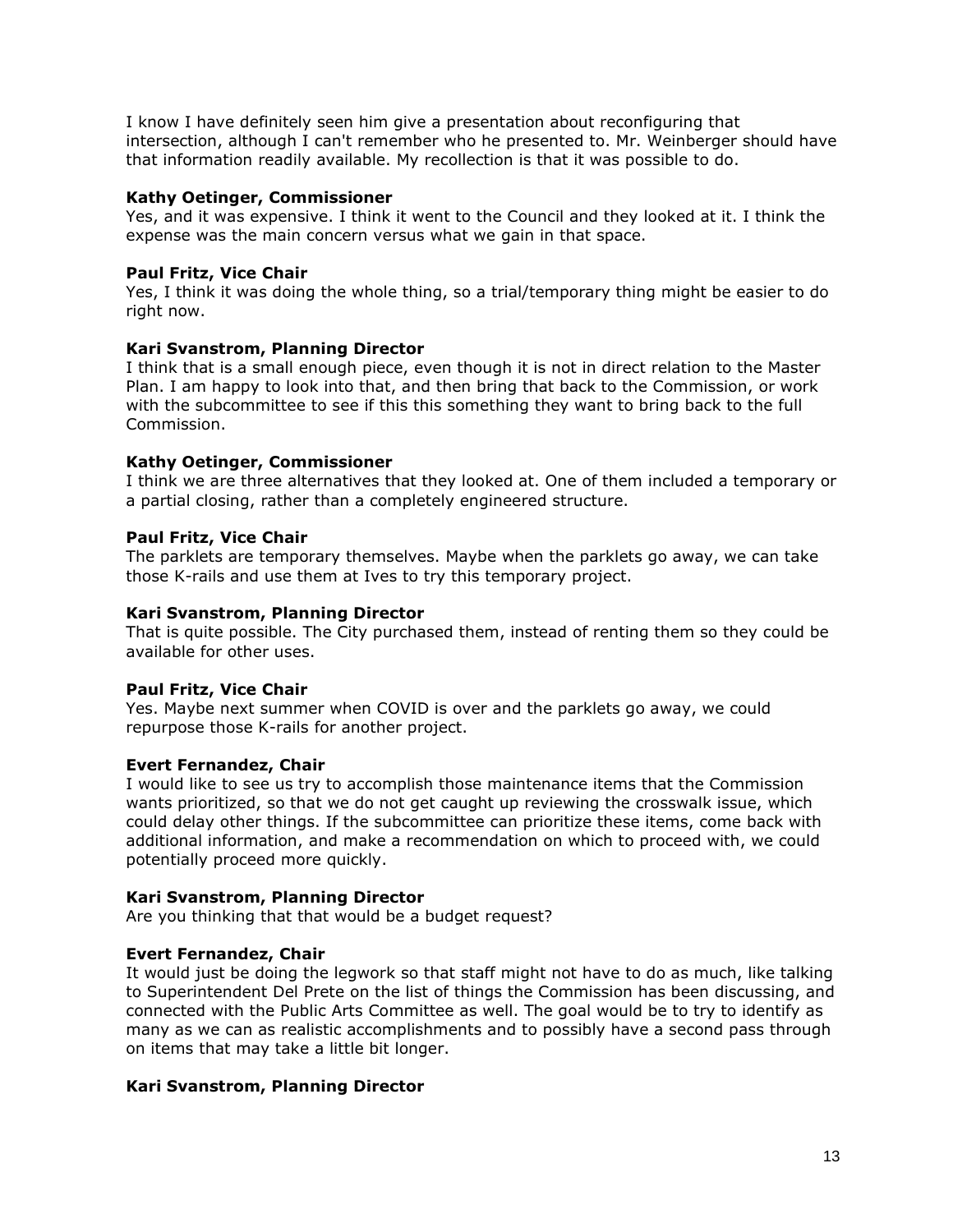The concern I am seeing is that a lot of the things that were mentioned have dollars attached to them. If you are talking about replacing fencing, removing, or changing asphalt, or putting up new signage, those all take money and time.

## **Evert Fernandez, Chair**

Some of the budgeting that Superintendent Del Prete got for maintenance, say the garbage cans as an example, that is one of the things we wanted to do, and it sounds like he has funding for that. Maybe we could add some artwork to those garbage cans, or something like that. So again, it would not take a lot funding, but communication with the Public Arts Committee would need to happen, and the same thing could be true for painting the fence. Yes, it will take some funding but for those types of things we may be able to use some of the Measure M funding initially. I just think it would be nice to be able to move forward on those and get some of these accomplished as soon as possible.

# **Kari Svanstrom, Planning Director**

I think that's where it might be helpful to have the subcommittee look at those and see if there are some things that can be done with volunteers, through a volunteer day push, versus needing to be done by Public Works staff, or a contractor.

# **Kate Haug, Commissioner**

The maintenance items that you are referring to, is that from the list that Superintendent Del Prete went over at our last meeting? Do we need to regenerate a maintenance list after Superintendent Del Prete's presentation last time?

## **Evert Fernandez, Chair**

I am wondering if some of the items we spoke about are on Superintendent Del Prete's maintenance list, if yes, we may be able to check them off. Otherwise, some of the projects have more to do with improvement over maintenance, so maybe we need more information from Superintendent Del Prete? Painting and fencing are probably considered improvements versus maintenance. I think it would be good to touch base with Superintendent Del Prete to talk about the list that we came up and what they are doing maintenance wise to see how things match up initially.

## **Kate Haug, Commissioner**

Coordinating from Superintendent Del Prete's presentation, the original document from 2017, and our current input as well.

## **Evert Fernandez, Chair**

Yes, I think that would be the quickest thing. Other items that are going to take a little bit longer can be worked on as well as the park funding would be great, because that's the one thing that's just been holding this up, as far as doing anything with the Master Plan. The surveying is good, too. Some of the maintenance, painting, and that kind of stuff can be taken care of. There may be other things that we might not have thought of, that the public might want to talk about that we may be able to incorporate into the Master Plan versus maybe something that could be a quick fix.

## **Kate Haug, Commissioner**

Yes, I agree.

## **Evert Fernandez, Chair**

Hearing nothing further, Chair Fernandez concluded discussion of this item.

## **Kate Haug, Commissioner**